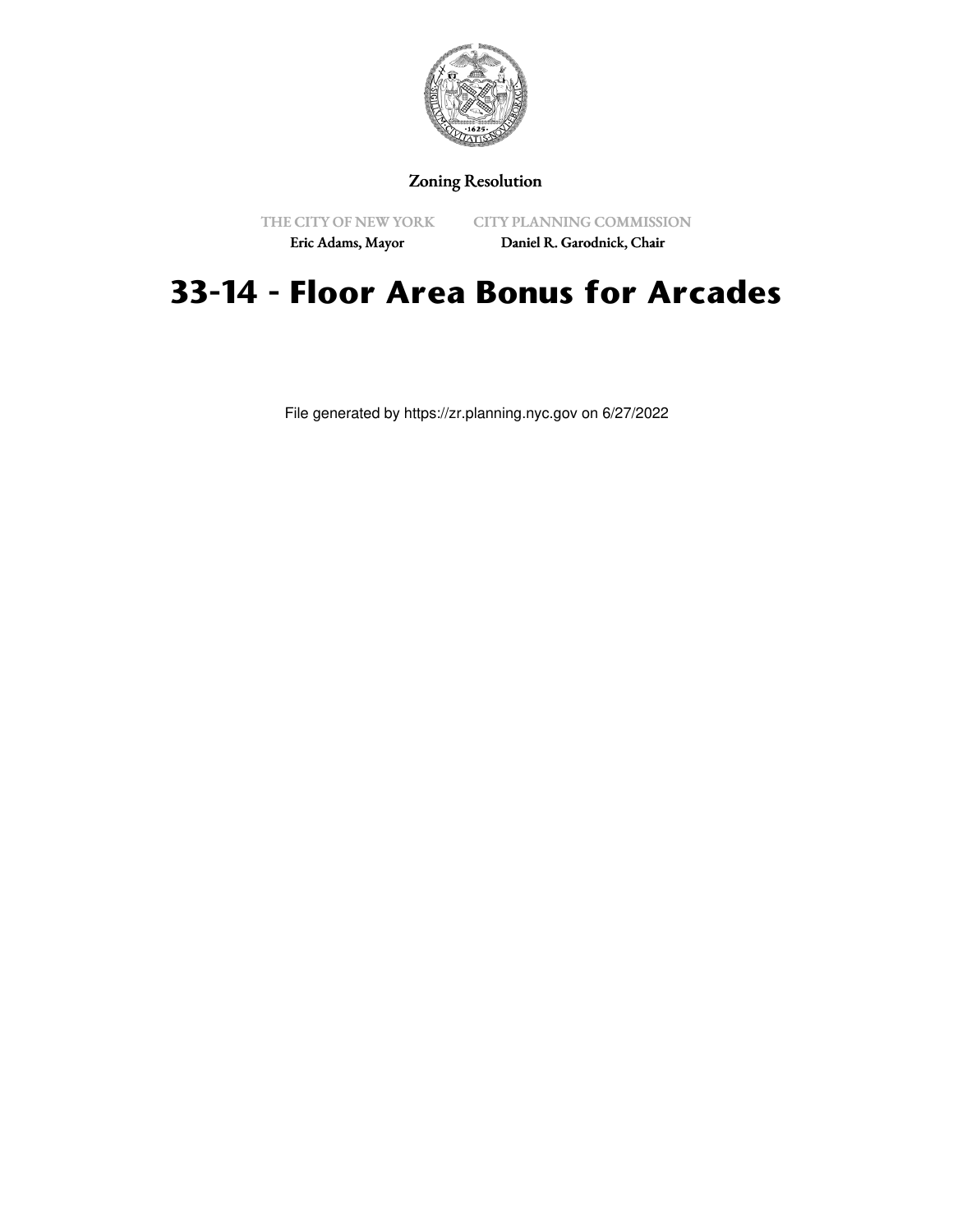## **33-14 - Floor Area Bonus for Arcades**

LAST AMENDED 2/2/2011

#### C4-7 C5-2 C5-3 C5-4 C5-5 C6

(a) In the districts indicated, for #zoning lots# containing #commercial# #uses#, for each square foot of #arcade# provided on a #zoning lot# in accordance with the provisions of Section 37-80 (ARCADES), the total #floor area# permitted on that #zoning lot# under the provisions of Section 33-12 (Maximum Floor Area Ratio) for a #zoning lot# containing only #commercial# #uses# may be increased as set forth in the following table:

FLOOR AREA BONUS

| <b>Districts</b>                                                                                                                                                                                                               | Permitted Additional Square Feet of<br>#Floor Area# per Square Foot of<br>#Arcade# |
|--------------------------------------------------------------------------------------------------------------------------------------------------------------------------------------------------------------------------------|------------------------------------------------------------------------------------|
| C <sub>4</sub> -7 C <sub>2</sub> -2 C <sub>2</sub> -3 C <sub>2</sub> -4 C <sub>2</sub> -5 C <sub>6</sub> -1A<br>C <sub>6</sub> -4 C <sub>6</sub> -5 C <sub>6</sub> -6<br>C <sub>6</sub> -7 C <sub>6</sub> -8 C <sub>6</sub> -9 | 3 square feet                                                                      |
| $C6-1 C6-2 C6-3$                                                                                                                                                                                                               | 2 square feet                                                                      |

#### C1-8 C1-9 C2-7 C2-8 C4-6 C4-7 C5 C6

(b) In the districts indicated, and in C1 or C2 Districts when mapped within an R9 or R10 District, for #zoning lots# containing #community facility# #uses#, for each square foot of #arcade# provided on a #zoning lot# in accordance with the provisions of Section 37-80, the total #floor area# permitted on that #zoning lot# under the provisions of Section 33-12 for a #zoning lot# containing only #community facility# #uses# or both #commercial# and #community facility# #uses# may be increased as set forth in the following table:

### FLOOR AREA BONUS

| <b>Districts</b>                                                                                            | <b>Permitted Additional Square</b><br>Feet of #Floor Area# per Square<br>Foot of #Arcade# |
|-------------------------------------------------------------------------------------------------------------|-------------------------------------------------------------------------------------------|
|                                                                                                             |                                                                                           |
| C1 or C2 when mapped within R9<br>or $R10$                                                                  | 3 square feet                                                                             |
| C <sub>1</sub> -8 C <sub>1</sub> -9 C <sub>2</sub> -7 C <sub>2</sub> -8 C <sub>4</sub> -6 C <sub>4</sub> -7 |                                                                                           |
| C <sub>5</sub> C <sub>6</sub> -3 C <sub>6</sub> -4 C <sub>6</sub> -5 C <sub>6</sub> -6 C <sub>6</sub> -7    |                                                                                           |
| C <sub>6</sub> -8 C <sub>6</sub> -9                                                                         |                                                                                           |